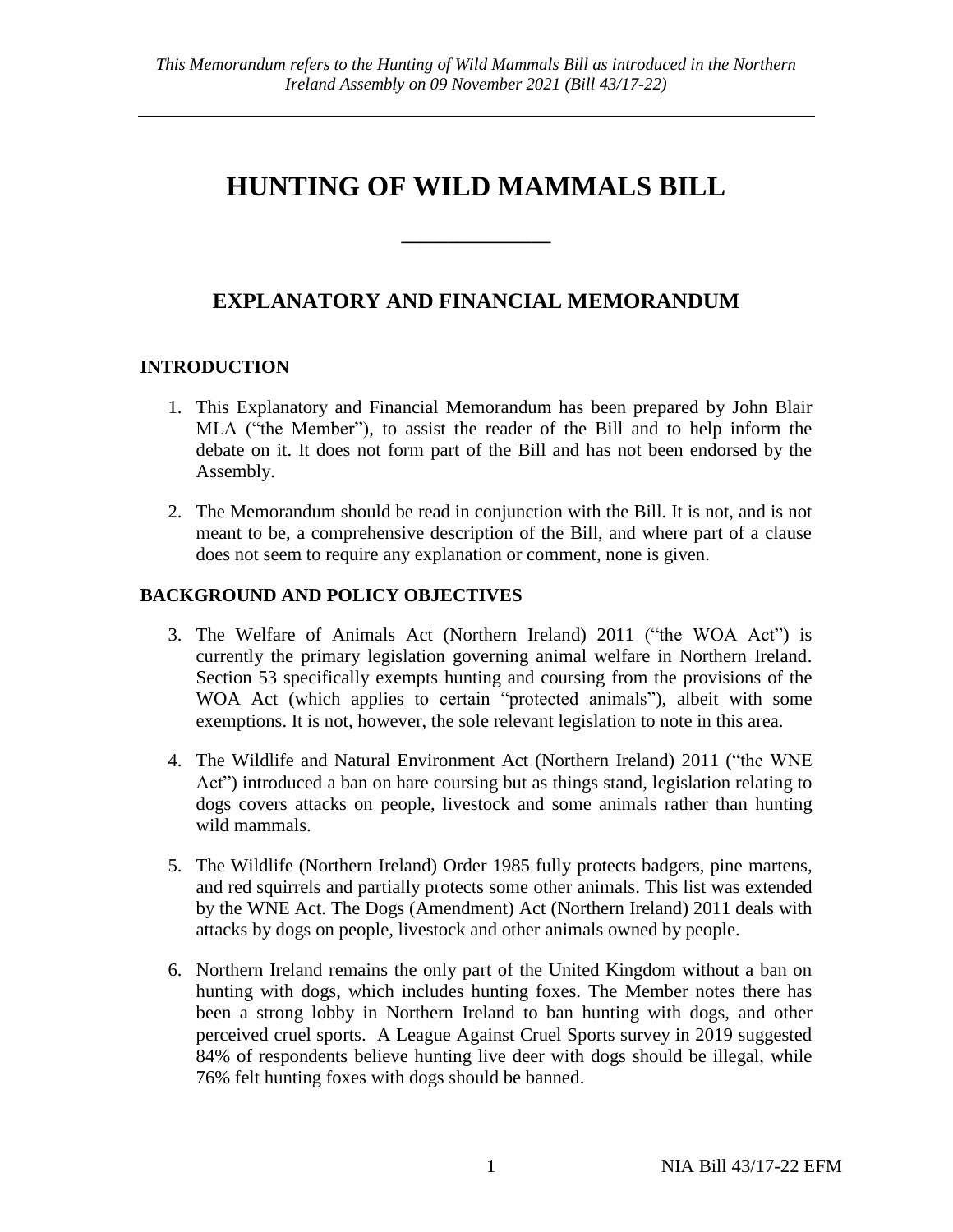- 7. The Bill aims to introduce a ban on hunting wild mammals to the death with dogs. The Member notes that without introducing legislation, the practice cannot be banned. The Member also intends for the legislation to facilitate prosecutions and to act as a deterrent for future hunting, using dogs, to kill wild mammals. The Member is conscious of apparent loopholes in the legislation in other jurisdictions, such as trail hunting being used as cover for proscribed fox hunting. Accordingly, provision to address this has been included in the Bill.
- 8. It is important to stress that the proposed Bill seeks to affect no country sports other than hunting with dogs for the kill. The Bill is not intended to, in any way, restrict traditional country sports such as shooting, using gun dogs, or angling. The Bill also maintains appropriate balance by exempting hunting from the ban in certain circumstances, including avoiding damage to livestock, crops or property and causing damage to the biological diversity of an area.
- 9. The Hunting of Wild Mammals Bill has a number of policy objectives:
	- a. To ban the hunting of wild mammals with dogs with a definition broad enough to include deer, foxes, rabbits, hares and mink;
	- b. To ban "trail hunting" (defined as: any process in which one or more dogs are induced or permitted to follow the scent of a wild mammal (whether the trail of scent has been laid naturally or by human intervention));
	- c. To ban "terrier work" (defined as a process in which dogs are induced to enter a hole in the ground in order to flush out or otherwise force a wild mammal to leave the hole, or in order to make it easier or quicker to dig a wild mammal out of the hole.);
	- d. To create associated criminal offences and penalties; and
	- e. To require the Department of Agriculture, Environment and Rural Affairs ("DAERA") to review and report on the operation of the legislation at least once in each period of five years.

#### **CONSULTATION**

10. The Member conducted a consultation exercise over an eight-week period between December 2020 and February 2021. There were 18,500 responses with an overwhelming majority of respondents (78.16%) saying all hunting, searching, coursing, capturing or killing wild mammals with dogs should be banned in Northern Ireland. The Member also shared his legislative proposal with the Northern Ireland Human Rights Commission and the Equality Commission for Northern Ireland.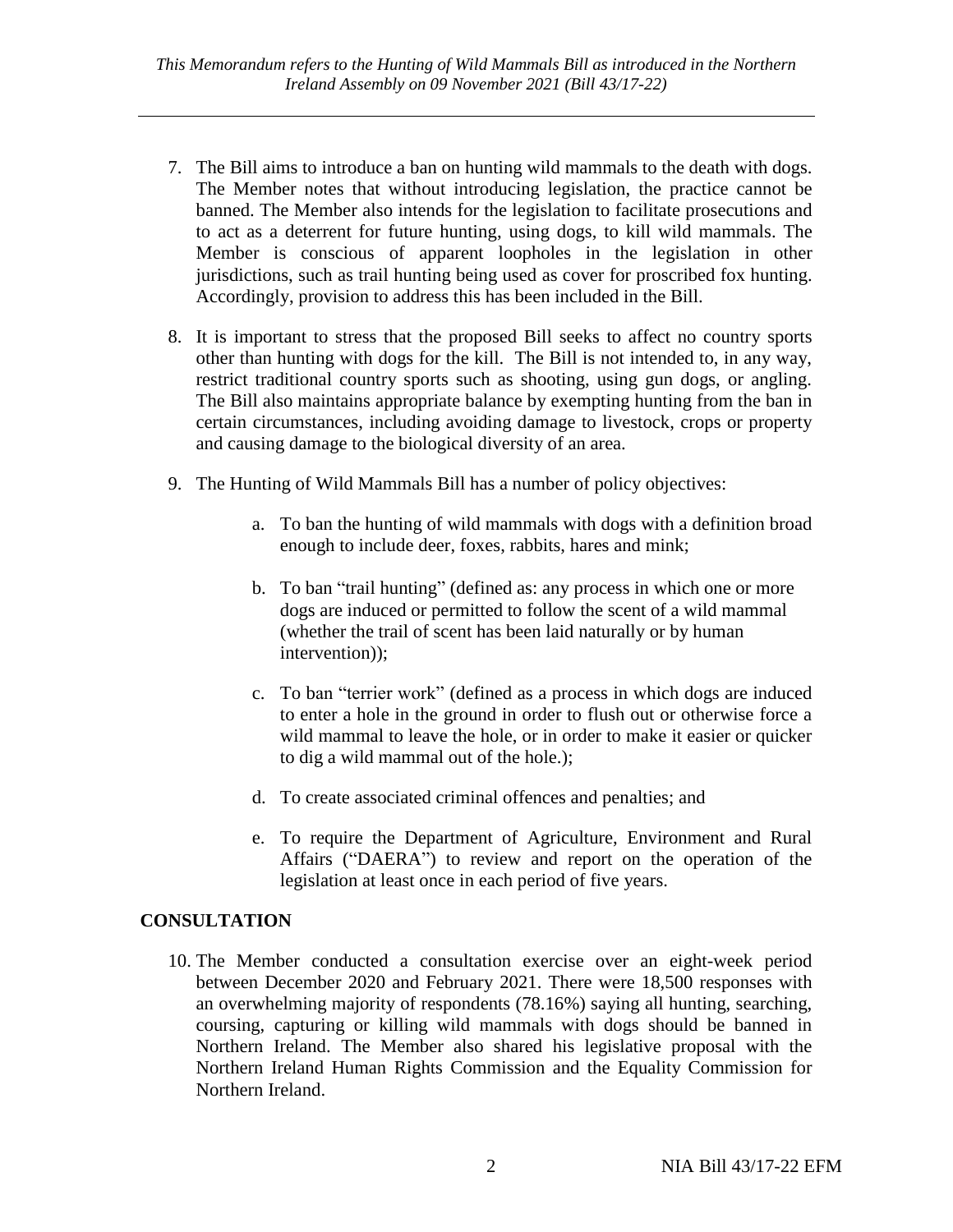#### **OPTIONS CONSIDERED**

- 11. **Option 1:** Do Nothing.
- 12. **Option 2:** Proceed with a Bill to ban the hunting of wild mammals with dogs.

Following consultation and deliberation, the Member considers that creating primary legislation is the best mechanism by which to achieve the policy objectives comprehensively and to introduce appropriate penalties for breaches of the proposed law. The Bill will bring a consequential amendment to the WOA Act to ensure a coherent statutory framework is in place.

#### **OVERVIEW**

13. The Bill has 10 clauses and no schedules. A commentary on each of the clauses follows below.

#### **COMMENTARY ON CLAUSES**

**Clause 1 Hunting wild mammals with dogs:** makes it a criminal offence to organise or participate in the hunting of wild mammals with dogs.

**Clause 2 Trail hunting:** makes it a criminal offence to organise or participate in a trail hunt, where dogs follow the scent of a wild mammal.

**Clause 3 Terrier work:** makes it a criminal offence to send terriers underground in the course of hunting wild mammals.

**Clause 4 Exempt hunting:** exempts hunting from the prohibition in **clause 1** if it is confined to hunting rats or mice, or if it complies with listed conditions.

**Clause 5 Penalties:** sets the maximum penalties for offences under the Act.

**Clause 6 Interpretation:** defines terms.

**Clause 7 Consequential amendment:** makes a consequential amendment to section 53 of the Welfare of Animals Act (Northern Ireland) 2011 to clarify that the breadth of the offences provided by this Act are not prejudiced by the savings in that Act.

**Clause 8 Review:** requires the Department of Agriculture, Environment and Rural Affairs to carry out periodic reviews of the operation of the Act.

**Clause 9 Commencement:** provides for the Act to come into force 6 months after Royal Assent.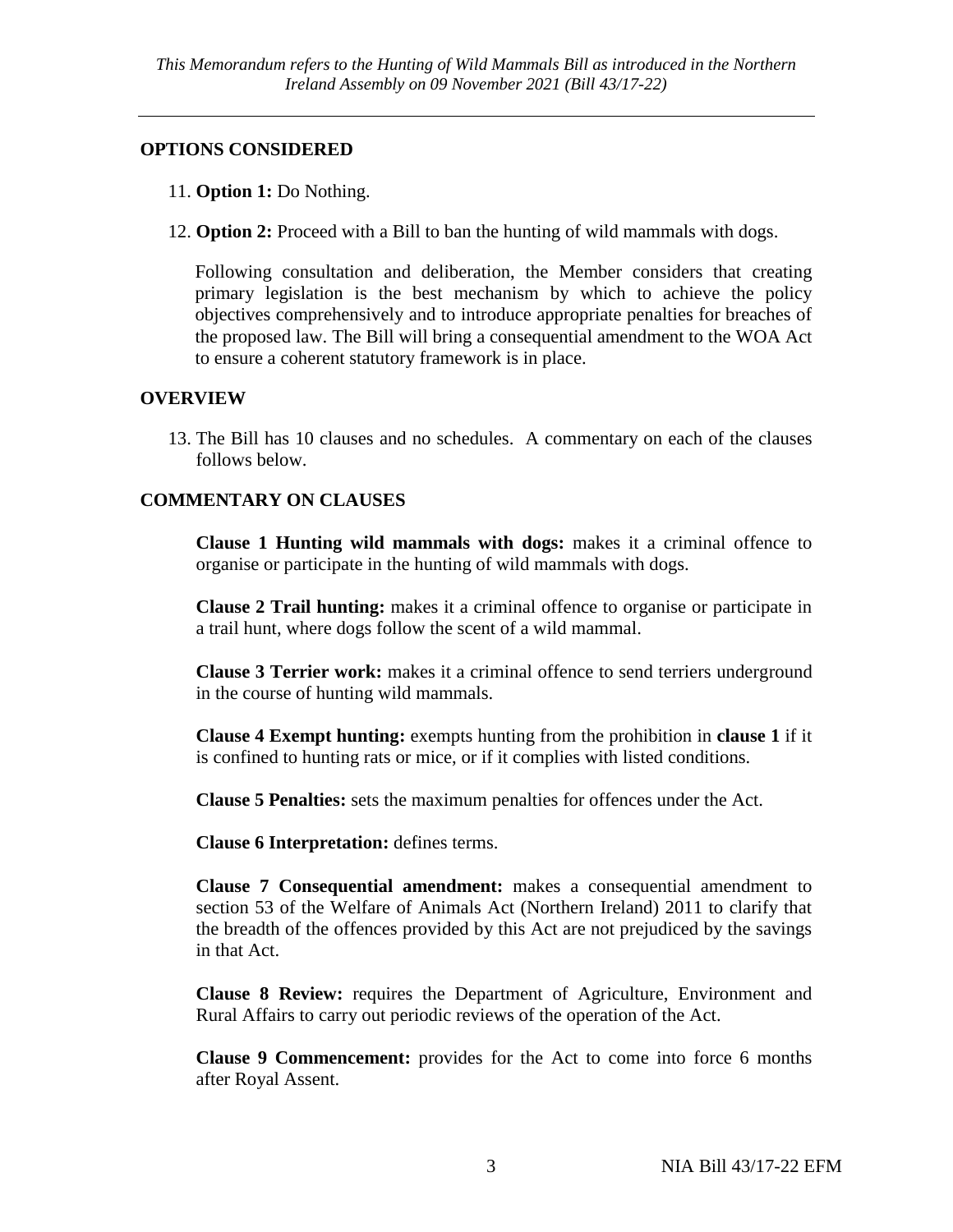**Clause 10 Short title:** gives the Bill its short title.

#### **FINANCIAL EFFECTS OF THE BILL**

- 14. The Member is conscious that the financial effects of the Bill will derive in significant part from the enforcement of its provisions. The Police Service of Northern Ireland ("PSNI") was unable to provide an estimate of enforcementrelated cost and staff requirements under its duties provided by existing legislation. The PSNI did not provide an estimate for any additional costs arising in terms of staffing and budget attaching to the proposals. They noted this would depend on the provisions of the Bill and any shared enforcement role with other agencies. DAERA was similarly unable to provide data about potential costs accruing to the Department. Consequently, it has been challenging to quantify the financial effects of the Bill in this area. The Member welcomes further discussion on these issues following the Bill's introduction.
- 15. Furthermore, a constraining factor in seeking to estimate costs is the very limited post-implementation data available from other jurisdictions.
- 16. However, it is clear from the experience of pre-legislation research in other jurisdictions that there are likely to be some financial impacts associated with the prohibition on hunting:
	- Some job losses including those directly employed by hunts and those directly employed in hunting-related activities; and
	- Some loss of expenditure in the economy. The analysis that preceded the introduction of the Scottish legislation suggested this loss would largely stem from a decrease in expenditure on hunting supplies. The analysis that preceded the 2004 Act in England and Wales found that any economic effects would be "unlikely to be substantial" on a national scale, but did warn of more serious local effects.
- 17. Given the passage of time since these Reports were published, caution should be exercised in relation to their findings and the Member welcomes further discussion on the issues raised by the Bill.
- 18. For some context of the cost and impact of enforcement in proportion to the scale of the activity, an analysis of the Hunting Act 2004 in England and Wales made a number of findings including:
	- In 2020, the conviction rate under the 2004 Act  $68\%$  was much lower than the overall conviction rate for all cases proceeded with in the same year – 85%. The 2020 figure showed a higher conviction rate than the longer term average (58% during 2005-2020 overall) and the Member welcomes discussion on this.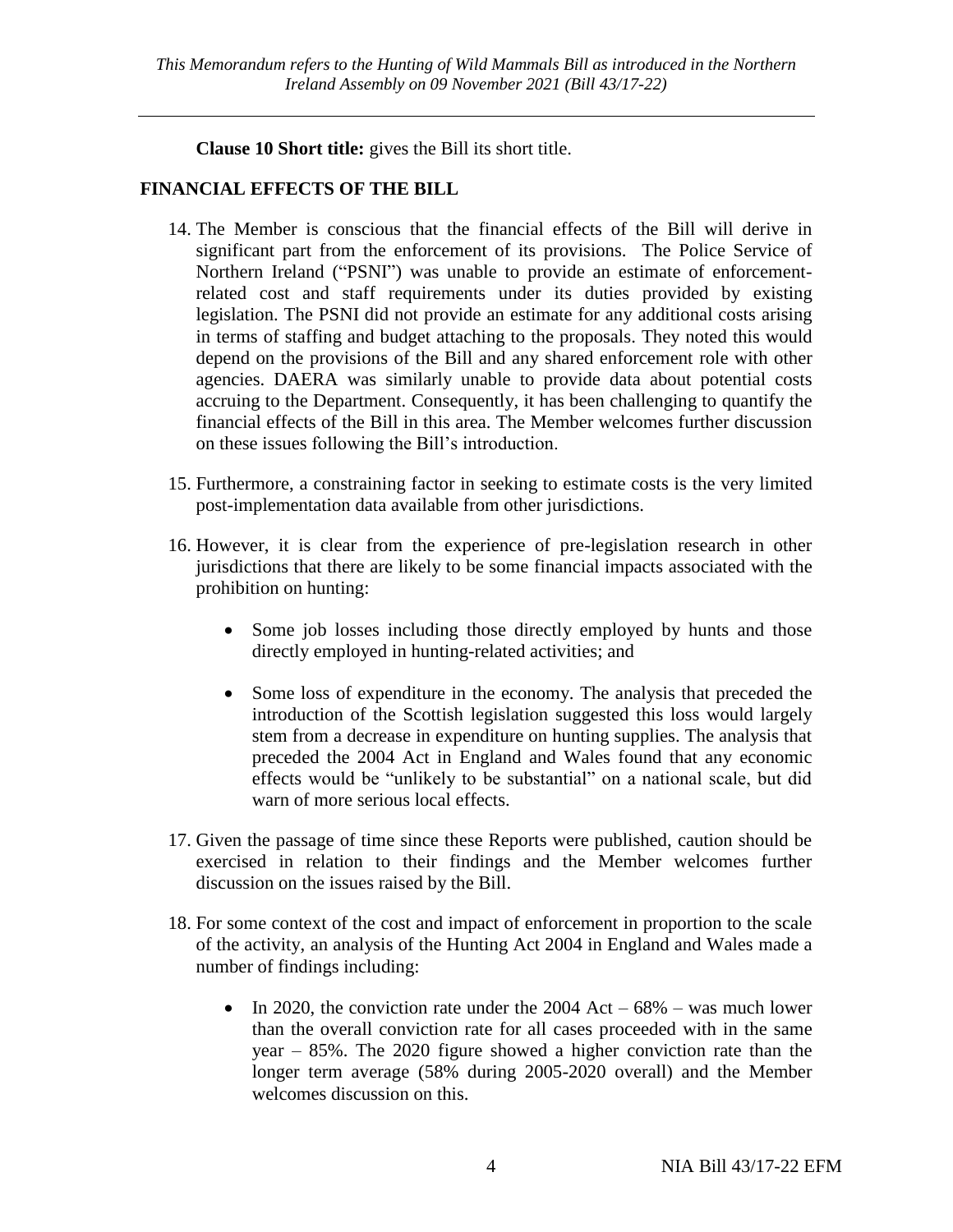- The most common form of sentence under the Act was a fine ranging from £224 on average in 2013, to £436 on average in 2020.
- Cases taken under the Act represented a negligible proportion less than 0.003% of the total number of cases taken in 2020.

#### **HUMAN RIGHTS ISSUES**

19. The Member is satisfied that the Bill is human rights compliant.

#### **EQUALITY IMPACT ASSESSMENT**

20. An Equality Impact Assessment has not been undertaken, as communications between the Member and the Equality Commission and legal advice the Member has received did not identify any equality implications of the Bill. Therefore, it is considered the Bill will not have an adverse impact on any of the groups identified in Section 75 of the Northern Ireland Act 1998.

#### **LEGISLATIVE COMPETENCE**

21. At Introduction, the Sponsor of the Bill, Mr John Blair MLA, had made the following statement under Standing Order 30:

*"In my view the Hunting of Wild Mammals Bill would be within the legislative competence of the Northern Ireland Assembly".*

#### **SECRETARY OF STATE CONSENT**

22. It is considered the Secretary of State's consent under section 8 of the Northern Ireland Act 1998 is not required for this Bill.